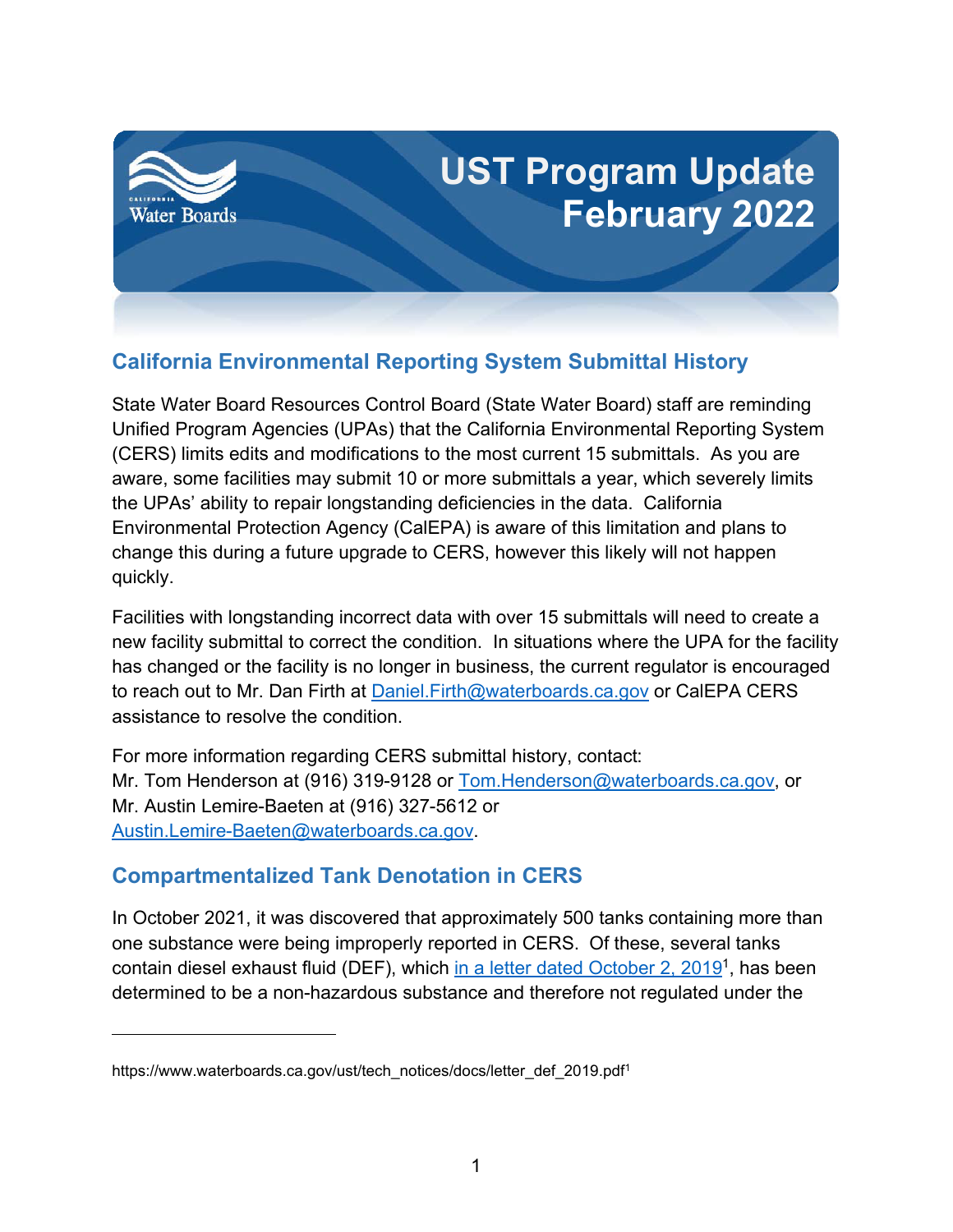underground storage tank (UST) program. It is important for facilities that have compartmentalized tanks containing DEF or other unregulated substances in at least one compartment to note this in CERS so that discrepancies in the count of stand-alone versus compartmentalized tanks is mitigated. Per the [CERS frequently asked question](https://www.waterboards.ca.gov/ust/cers/tutorials/bu06_tank_contents.html)[2](#page-1-0) on reporting tank contents, when reporting a tank that has at least one compartment containing an unregulated substance in CERS, add a comment in the "Additional Description" field that one of the compartments contains an unregulated substance. Include the name of the substance in this field as well.

For more information regarding compartmentalized tank denotation in CERS, contact: Mr. Tom Henderson at (916) 319-9128 or [Tom.Henderson@waterboards.ca.gov,](mailto:Tom.Henderson@waterboards.ca.gov) or Mr. Austin Lemire-Baeten at (916) 327-5612 or [Austin.Lemire-Baeten@waterboards.ca.gov](mailto:Austin.Lemire-Baeten@waterboards.ca.gov).

## **Manufacturer's Secondary Containment Test Method**

The State Water Board has been notified that S. Bravo Systems has included the Dri-sump Containment Tightness Test method in their published standards for testing secondary containment. Although the Dri-sump method is now allowed to be used on Bravo sumps, as noted in several previous UST Monthly Program Updates, the requirements regarding methods used for secondary containment testing must meet one of the following, in the following order: 1) the method is included in the manufacturer's published guidelines or standards for testing the secondary containment component; 2) if there are no manufacturer's published guidelines or standards for testing the secondary containment component and the test method is specified in industry code or engineering standards; or 3) if there are no published manufacturer's guidelines or standards for testing the secondary containment component, and if there are no applicable industry codes or engineering standards for testing the secondary containment component, the test method must be approved by a California registered professional engineer for testing the secondary containment component.

As no other manufacturer has included Dri-sump in their published guidelines or standards for testing the secondary containment components, Dri-sump may only be used on Bravo sumps.

For more information regarding secondary containment testing, contact: Mr. Tom Henderson at (916) 319-9128 or [Tom.Henderson@waterboards.ca.gov,](mailto:Tom.Henderson@waterboards.ca.gov) or Mr. Austin Lemire-Baeten at (916) 327-5612 or [Austin.Lemire-Baeten@waterboards.ca.gov](mailto:Austin.Lemire-Baeten@waterboards.ca.gov).

<span id="page-1-0"></span>https://www.waterboards.ca.gov/ust/cers/tutorials/bu06\_tank\_contents.html<sup>2</sup>